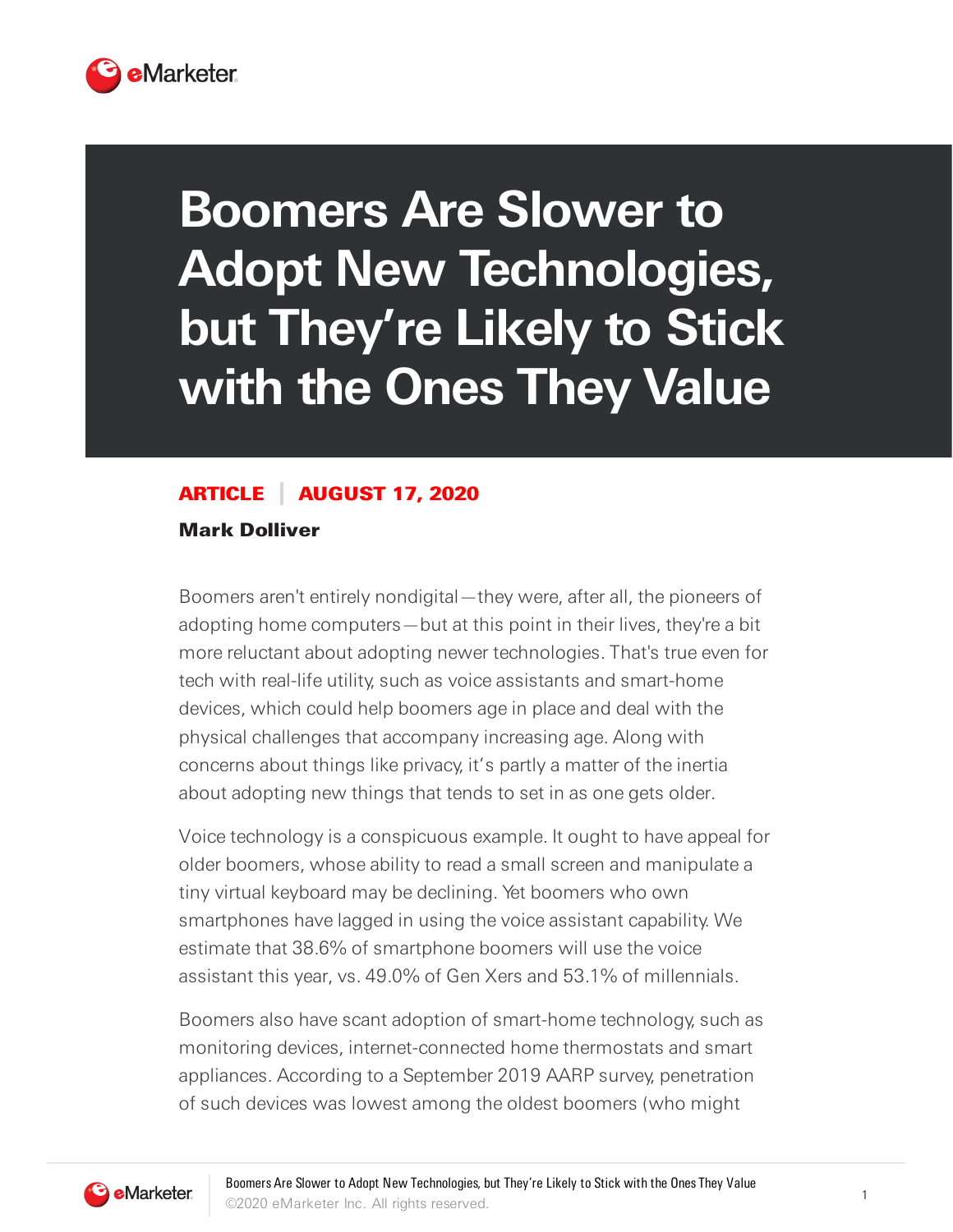benefit from them most)—falling from 11% among 50- to 59-yearolds, to 10% among 60- to 69-year-olds and to 7% among those ages 70 and older. Boomers also lag in adopting smart speakers, which bump up against their chronic worry about digital privacy. We expect just 17.6% of boomers to own smart speakers this year, barely half the device's penetration among Gen Xers.



Telehealth adoption has risen across age groups during the pandemic, but among boomers, the increase has come from a low pre-pandemic base. In November 2019 Gallup polling, 7% of US adults ages 55 and older (vs. 18% of 35-to-54s and 16% of 18-to-34s) reported using mobile apps to track their health. More broadly, YouGov polling in the same month found 7% of boomers (vs. 13% of Gen Xers and 18% of millennials) had used telemedicine technology to communicate with their doctor.

Boomers' below-average usage of telemedicine pre-pandemic leaves open the question of whether their recent behavior will stick long term. That said, CivicScience polling published in May 2020 found the proportion of adults in the US ages 55 and older who had tried telemedicine rose from 13% in March to 28% in May. And its April polling found that 73% in this age group who tried the technology were satisfied with the experience.